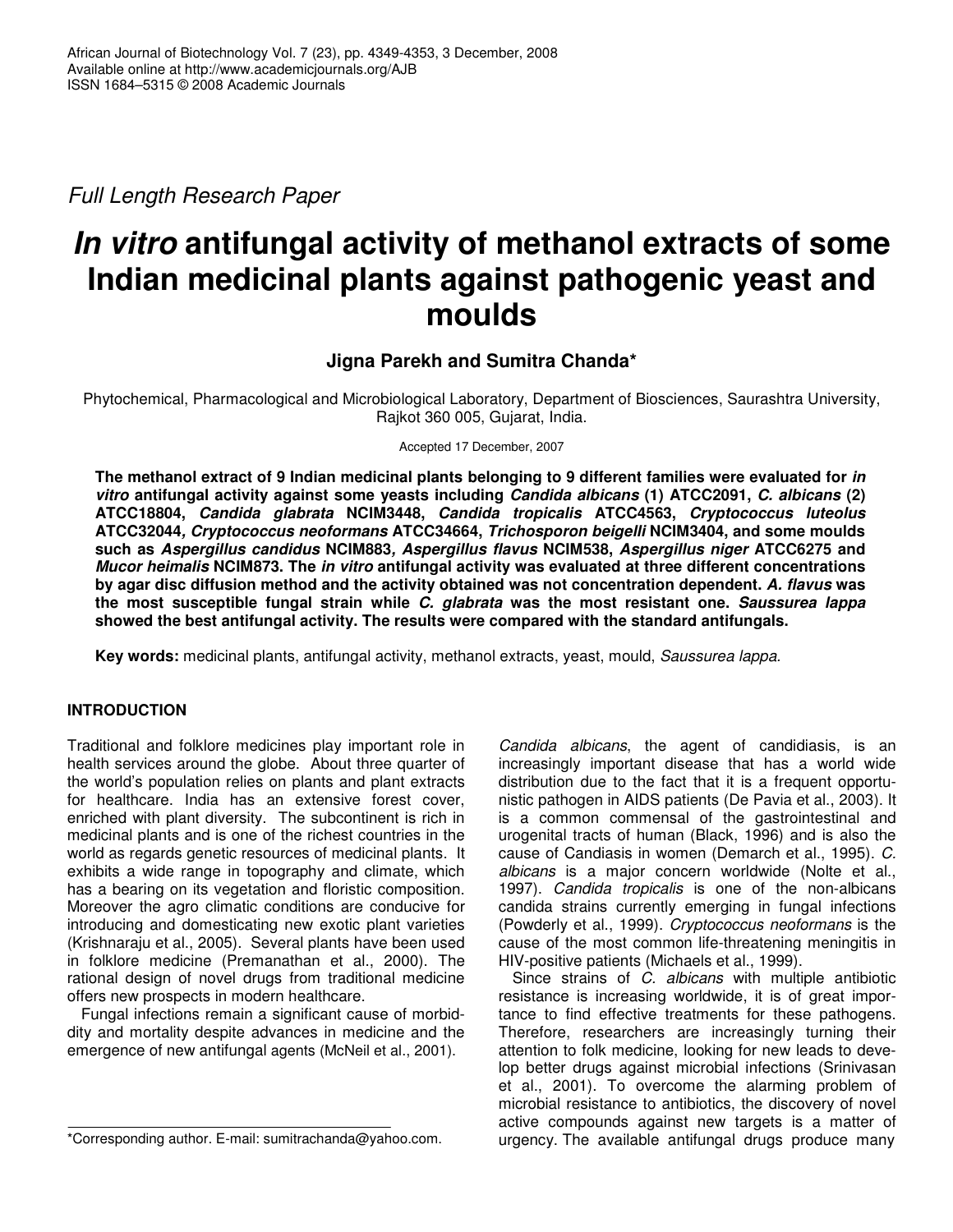**Table 1.** Ethnomedical information of the screened plants

| <b>Plant species</b>                                      | Family          | Common name   | Part used       | Therapeutic use (Anjaria et al. 2002; Sriram et al. 2004)                                                                                                                                                                                                                                          |
|-----------------------------------------------------------|-----------------|---------------|-----------------|----------------------------------------------------------------------------------------------------------------------------------------------------------------------------------------------------------------------------------------------------------------------------------------------------|
| Caesalpinia pulcherrima<br>(L.) Swartz.                   | Caesalpiniaceae | Sandhesharo   | Aerial<br>parts | Abortifacient, antiperiodic, astringent, cathartic, emmenagogue, purgative,<br>stimulant, tonic, ulcers, asthama, bronchitis, cholera, malaria, tumors,                                                                                                                                            |
| Cyperus rotundus L.                                       | Cyperaceae      | Moth, Shaiyo  | Whole plant     | Anthelmentic, aromatic, astringent, diaphoretic, diuretic, emmenagogue, stomachic,<br>diarrohea, dysentry, inflammations                                                                                                                                                                           |
| Euphorbia tirucalli L.                                    | Euphorbiaceae   | Dandilyo thor | Stem            | carminative, purgative, stomachic, asthama, dropsy, dyspepsia, gonorrhoea,<br>leprosy, neuralgia, syphilis                                                                                                                                                                                         |
| Holarrhena<br>antidysenterica<br>(Heyne. ex Roth.) A. DC. | Apocynaceae     | Kada chaal    | Bark            | Anthelmentic, aphrodisiac, astringent, carminative Coolant, febrifuge, asthma,<br>biliousness, boils, bronchitis, diarrohea, diabetes, dropsy, dyspepsia, fever,<br>headache, leprosy, inflammation, piles, skin disease, swelling, ulcers, wounds                                                 |
| Mangifera indica L.                                       | Anacardiaceae   | Ambo          | Leaf            | Anthelmentic, asthma, aphrodisiac, emetic, laxative, tonic, anorexia, constipation,<br>diarrohea, diphtheria, dysentry, inflammation, rheumatism, syphilis, ulcers, worms,<br>vomiting                                                                                                             |
| Mesua ferrea L.                                           | Guttiferae      | Nagkesar      | Seed            | aromatic, astringent, coolant                                                                                                                                                                                                                                                                      |
| Saussurea lappa<br>Costus.                                | Compositae      | Kuth          | Root            | asthma, bronchitis, flatulence, leprosy                                                                                                                                                                                                                                                            |
| Trapa natans L.                                           | Trapaceae       | Singara       | Rind            | Antipyretic, aphrodisiac, apetiser, astringent, coolant, diuretic, tonic, bronchitis,<br>burns, diarrohea, dysentry, dyspepsia, fatigue, fever, haemmorrhage,<br>inflammation, leprosy, pharyngitis                                                                                                |
| Vitex negundo L.                                          | Verbenaceae     | Nagod         | Leaf            | Antipyretic, astringent, carminative, digestive, emmenagogue, expectorant,<br>febrifuge, stomachic, tonic, arthritis, chlorea, cough, dysentry, dysamenorrhoea,<br>dyspepsia, fever, flatulence, headache, haemorrhoids, inflammation, leprosy,<br>rheumatism, sciatica, ulcers, vermifuge, wounds |

adverse effects, show recurrence, or lead to the development of resistance. There is general consensus that new antifungal agents without these disadvantages are strongly needed (Selitrennikoff, 2001).

#### **MATERIAL AND METHODS**

#### **Plant material**

Fresh plant/plant parts were collected randomly from the semi-arid region of Rajkot Gujarat, India. The details of plant/plant parts screened, their families, vernacular names

and their therapeutic uses are given in Table 1. The taxonomic identities of these plants were confirmed by Dr. P. S. Nagar, Department of Biosciences, Saurashtra University, Rajkot and the voucher specimen numbers of the plants were preserved. Fresh plant material were washed under running tap water, air dried and then homogenized to fine powder and stored in airtight bottles.

#### **Extraction of plant material**

The air-dried and powdered plant material (10 g of each) was extracted with 100 ml of methanol, kept on <sup>a</sup> rotary shaker for 24 h. Thereafter it was filtered and centrifuged at 5000 g for 15 m. The supernatant was collected and

evaporated to dryness to give the crude dried extract. The extractive yield (%) of all the extracts is shown in Table 2b.

#### **Fungal strains used**

The test fungal strains investigated include 7 yeasts; *C. albicans* (1) ATCC2091, *C. albicans* (2) ATCC18804, *Candida glabrata* NCIM3448, *Candida tropicalis* ATCC4563, *Candida luteolus* ATCC32044*, Candida neoformans* ATCC34664, *Trichosporon beigelli* NCIM3404, and 4 moulds; *Aspergillus candidus* NCIM883*, Aspergillus flavus* NCIM538, *Aspergillus niger* ATCC6275 and *Mucor heimalis* NCIM873. All the fungal strains were obtained from National Chemical Laboratory (NCL), Pune, India.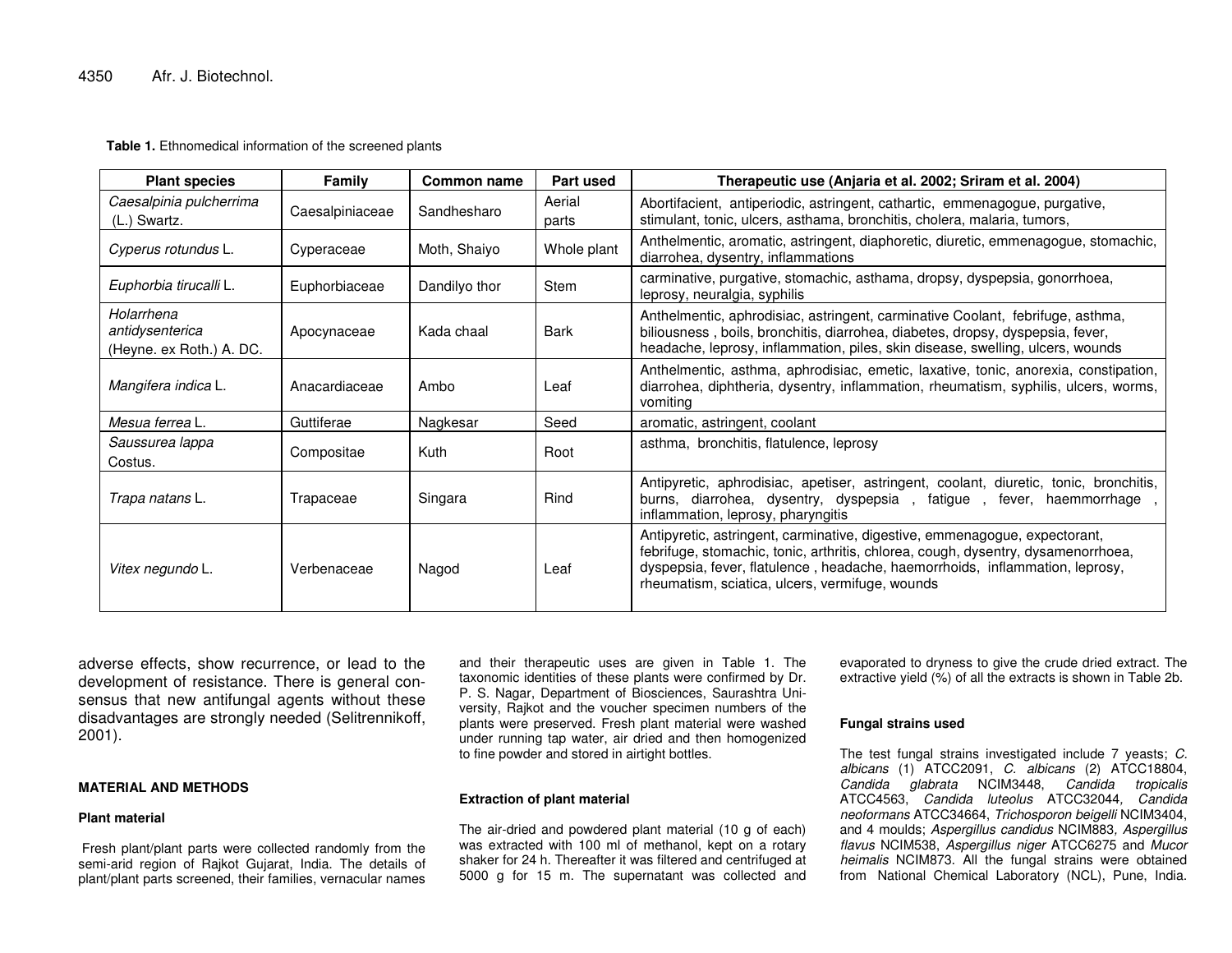|                                                        | Inhibition zone (mm)*    |                          |                          |                          |                          |                          |                          |                          |                          |                          |     |                          |                                 |                          |                          |                                   |                          |                          |                                |     |     |
|--------------------------------------------------------|--------------------------|--------------------------|--------------------------|--------------------------|--------------------------|--------------------------|--------------------------|--------------------------|--------------------------|--------------------------|-----|--------------------------|---------------------------------|--------------------------|--------------------------|-----------------------------------|--------------------------|--------------------------|--------------------------------|-----|-----|
| <b>Plant species</b>                                   | Candida albicans         |                          |                          | Candida<br>albicans      |                          |                          | Candida glabrata         |                          |                          | Candida<br>tropicalis    |     |                          | <b>Cryptococcus</b><br>luteolus |                          |                          | Cryptococcus<br><b>Neoformans</b> |                          |                          | <b>Trichosporon</b><br>begelli |     |     |
|                                                        | $500^\circ$              | 250                      | 125                      | 500                      | 250                      | 125                      | 500                      | 250                      | 125                      | 500                      | 250 | 125                      | 500                             | 250                      | 125                      | 500                               | 250                      | 125                      | 500                            | 250 | 125 |
| Caesalpinia pulcherrima (L.) Swartz.                   |                          | ٠                        | 10                       |                          |                          | 9                        | $\overline{\phantom{a}}$ |                          |                          | $\overline{\phantom{a}}$ |     | $\overline{\phantom{a}}$ |                                 |                          |                          | $\overline{\phantom{a}}$          |                          | $\overline{\phantom{a}}$ | 11                             | 10  | 11  |
| Cyperus rotundus L.                                    | $\overline{\phantom{0}}$ | $\overline{\phantom{a}}$ | $\overline{\phantom{a}}$ | $\overline{\phantom{a}}$ | $\overline{\phantom{a}}$ | $\overline{\phantom{0}}$ | $\overline{\phantom{a}}$ | -                        | $\overline{\phantom{0}}$ | $\overline{\phantom{a}}$ |     | $\overline{\phantom{a}}$ | $\overline{\phantom{0}}$        | $\overline{\phantom{a}}$ | $\overline{\phantom{a}}$ | $\overline{\phantom{a}}$          | $\overline{\phantom{a}}$ | $\overline{\phantom{a}}$ | 10                             |     |     |
| Euphorbia tirucalli L.                                 |                          | $\overline{\phantom{a}}$ | 9                        | $\overline{\phantom{a}}$ | $\overline{\phantom{a}}$ | 10                       | $\overline{\phantom{a}}$ |                          |                          | $\overline{\phantom{a}}$ |     | $\overline{\phantom{a}}$ |                                 | $\overline{\phantom{a}}$ | $\overline{\phantom{0}}$ | $\overline{\phantom{a}}$          |                          | $\overline{\phantom{0}}$ | 9                              | 10  |     |
| Holarrhena antidysenterica (Heyne.<br>ex Roth.) A. DC. |                          | -                        |                          |                          | $\overline{\phantom{0}}$ |                          | $\overline{\phantom{0}}$ |                          |                          | $\overline{\phantom{0}}$ |     | 10                       |                                 | $\overline{\phantom{0}}$ | $\overline{\phantom{a}}$ | $\overline{\phantom{a}}$          | $\overline{\phantom{a}}$ | $\overline{\phantom{0}}$ | 10                             | 12  | 11  |
| Mangifera indica L.                                    |                          | $\overline{\phantom{a}}$ | 10                       | $\overline{\phantom{a}}$ | $\overline{\phantom{a}}$ | 9                        | $\overline{\phantom{a}}$ | $\overline{\phantom{a}}$ |                          | $\overline{\phantom{a}}$ |     | $\overline{\phantom{a}}$ | $\overline{\phantom{a}}$        |                          | $\overline{\phantom{0}}$ | $\overline{\phantom{a}}$          |                          |                          | 12                             | 9   |     |
| Mesua ferra L.                                         |                          | $\overline{\phantom{a}}$ | 9                        |                          | $\overline{\phantom{a}}$ | 11                       | $\overline{\phantom{a}}$ |                          |                          | $\overline{\phantom{0}}$ |     |                          |                                 |                          |                          | $\overline{\phantom{a}}$          |                          |                          | 9                              |     | 10  |
| Saussurea lappa Costus.                                |                          | $\overline{\phantom{0}}$ | 9                        | $\overline{\phantom{0}}$ | $\overline{\phantom{0}}$ | $\overline{\phantom{a}}$ | $\overline{\phantom{a}}$ | $\overline{\phantom{a}}$ | $\overline{\phantom{a}}$ | $\overline{\phantom{a}}$ |     | $\overline{\phantom{a}}$ | -                               | $\overline{\phantom{a}}$ | $\overline{\phantom{a}}$ | $\overline{\phantom{a}}$          | $\overline{\phantom{a}}$ | 10                       | 9                              | 10  | 12  |
| Trapa natans L.                                        |                          | $\overline{\phantom{a}}$ |                          | $\overline{\phantom{a}}$ | $\overline{\phantom{0}}$ |                          | $\overline{\phantom{a}}$ | $\overline{\phantom{a}}$ | $\overline{\phantom{0}}$ | $\overline{\phantom{0}}$ |     | 11                       | $\overline{\phantom{a}}$        | 11                       | 9                        | $\overline{\phantom{a}}$          | $\overline{\phantom{0}}$ | $\overline{\phantom{0}}$ | $\overline{\phantom{a}}$       |     |     |
| Vitex negundo L.                                       |                          | 9                        | 10                       |                          | $\overline{\phantom{0}}$ |                          | $\overline{\phantom{a}}$ |                          |                          | $\overline{\phantom{a}}$ |     | $\overline{\phantom{a}}$ | -                               | $\overline{\phantom{0}}$ | $\overline{\phantom{0}}$ | $\overline{\phantom{a}}$          | ٠                        | $\overline{\phantom{0}}$ |                                | 12  |     |
| Fluconazole (10 mcg/disc)                              |                          |                          | 17                       |                          | 22                       |                          |                          |                          | 20                       |                          |     |                          |                                 |                          | 28                       |                                   |                          |                          |                                |     |     |
| Amphotericin B (100 units/disc)                        | 12                       |                          | 17                       |                          |                          | 17                       |                          |                          |                          |                          |     | 20                       |                                 |                          | 16                       |                                   |                          | 14                       |                                |     |     |

**Table 2a.** Screening of some Indian medicinal plants for antifungal activity against some strains of yeast.

<sup>a</sup>Concentration of plant extract (μg/disc).

Values are mean of three replicates.

The fungal strains were grown in Sabouraud broth and maintained on MGYP slants (yeast) and potato dextrose agar slants (mould) at  $4^{\circ}$ C.

#### **Antifungal assay**

To evaluate the antifungal activity, sterile agar plates were used according to the disc diffusion assay (Bauer et al., 1966). Activated cultures of fungal strains in Sabouraud's broth were adjusted to 1x 10 $^8$  cfu/m as per Mcfarland standard. 100 µl of the inoculum was introduced to molten sabouraud dextrose agar and poured in the sterile Petri plates. Sterile filter paper discs (7.0 mm diameter) were impregnated with 500 µg/disc, 250 µg/disc and 125 µg/disc of the plant extracts dissolved in 100% DMSO (dimethylsulphoxide) and dried. The discs were placed on fungalseeded plates and incubated at 28°C for 48 h. Discs impregnated with only 100% DMSO served as the negative control. As a positive control, fluconazole (10 mcg/disc)

and amphoitericin B (100 units/disc) were used. Following an incubation period of 48 h, plates were removed from the incubator and antifungal activity was evaluated by measuring zones of inhibition of fungal growth. Clear zones within which fungal growth was absent were measured and recorded as the diameter (mm) of complete growthinhibition. The whole experiment was performed three times to minimize error.

## **RESULTS AND DISCUSSION**

Effect of three different concentrations (500, 250 and 125 µg/disc) of 9 plants belonging to different plants was tested against yeast and moulds. All the concentrations of the test solution inhibited the fungal species with varying degree of sensitivity. The antifungal activity of the screened plants

against some strains of yeast is shown in Table 2a, and that against moulds are shown in Table 2b. The yeast species were more resistant when compared to moulds. Amongst *Candida* species, *C. glabrata* and *C. tropicalis* did not show any susceptibility except to the lowest concentration of *Holarrhena antidysentrica* and *Trapa natans* which showed little activity against *C. tropicalis*. The higher concentrations (500 and 250 ug/disc) of all the screened plants did not show any activity against *C. albicans* 1 and 2 while the lowest concentration i.e. 125 ug/disc showed some activity against these 2 strains. *C. luteolus* and *C. neoformans* also were resistant to the screened plant extracts except *Trapa natans* which showed slight activity. *T. begelli* was the most susceptible fungal strain. All the 3 concentrations of all the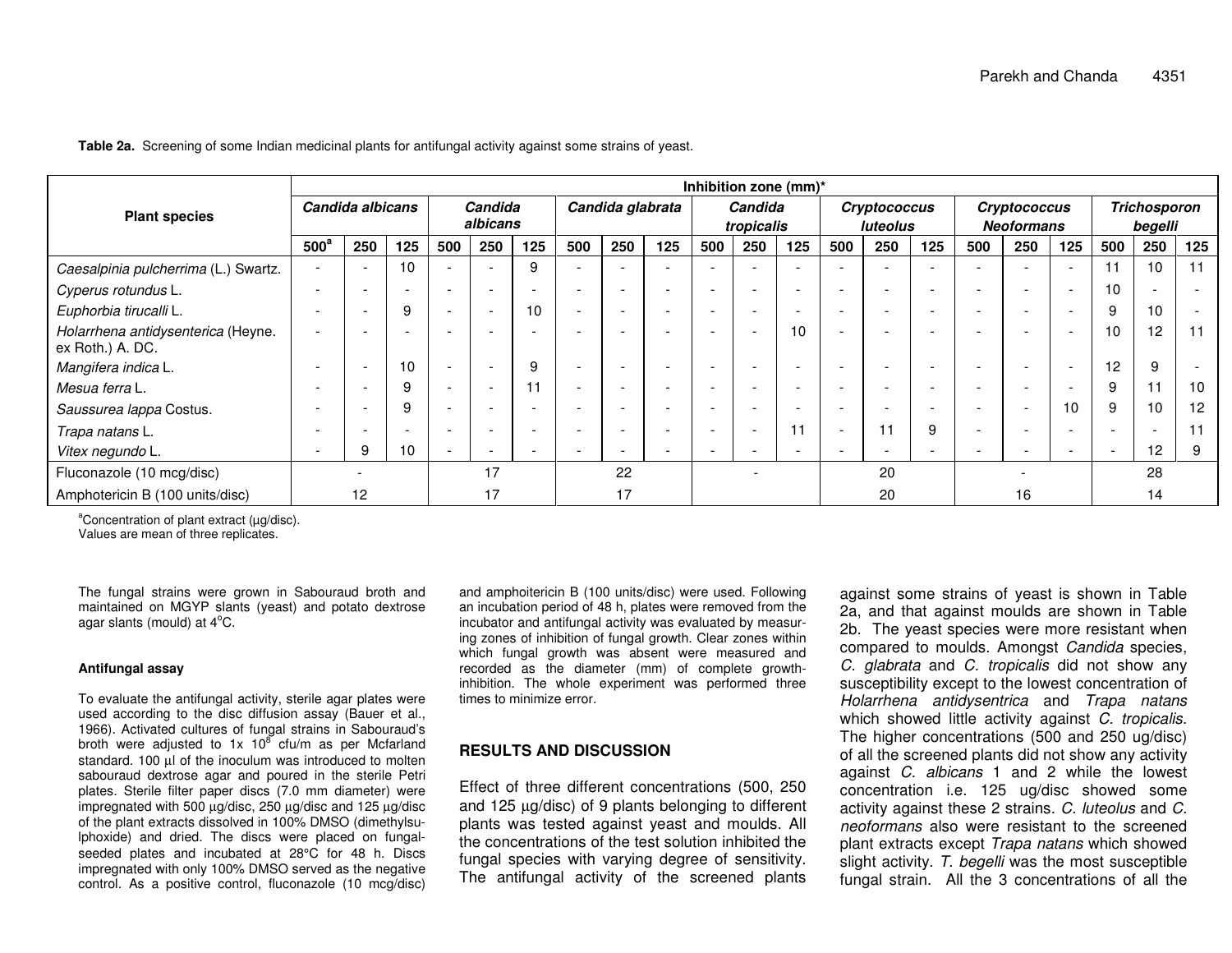**Table 2b.** Screening of some Indian medicinal plants for antifungal activity against some strains of moulds.

|                                                             |                          | Inhibition Zone (mm)*    |                          |                          |                           |     |                          |                          |     |                       |                          |     |  |  |
|-------------------------------------------------------------|--------------------------|--------------------------|--------------------------|--------------------------|---------------------------|-----|--------------------------|--------------------------|-----|-----------------------|--------------------------|-----|--|--|
| Plant species [Extractive yield (%)]                        | Aspergillus candidus     |                          |                          |                          | <b>Aspergillus flavus</b> |     | Aspergillus niger        |                          |     | <b>Mucor heimalis</b> |                          |     |  |  |
|                                                             |                          | 250                      | 125                      | 500                      | 250                       | 125 | 500                      | 250                      | 125 | 500                   | 250                      | 125 |  |  |
| Caesalpinia pulcherrima (L.) Swartz. [10.27]                | 13                       | 11                       | 10                       | 10                       | 13                        | 15  | $\overline{\phantom{0}}$ | 12                       | 10  | 10                    | 12                       |     |  |  |
| Cyperus rotundus L. [7.35]                                  | 13                       | 12                       | $\overline{\phantom{0}}$ | $\overline{\phantom{0}}$ | $\overline{\phantom{0}}$  | 12  | $\overline{\phantom{0}}$ | 14                       | 11  | ۰                     |                          | 12  |  |  |
| Euphorbia tirucalli L. [8.10]                               | $\overline{\phantom{a}}$ | $\overline{\phantom{0}}$ | $\overline{\phantom{a}}$ | 12                       | 10                        | 9   | 15                       | 10                       | 10  |                       | $\overline{\phantom{0}}$ | 10  |  |  |
| Holarrhena antidysenterica (Heyne. ex Roth.) A. DC. [15.60] |                          | 10                       | 10                       | $\overline{\phantom{0}}$ | 10                        |     | 15                       | 14                       | 16  | 10                    | 10                       |     |  |  |
| Mangifera indica L. [10.58]                                 |                          | 12                       | $\overline{\phantom{0}}$ | $\overline{\phantom{0}}$ | $\overline{\phantom{0}}$  | 15  | 12                       | 15                       | 13  | $12 \overline{ }$     |                          |     |  |  |
| Mesua ferra L. [7.29]                                       | 10                       | $\overline{\phantom{0}}$ | -                        | $\overline{\phantom{a}}$ | 12                        | 12  | $\overline{\phantom{0}}$ | 12                       | 13  |                       | 10                       |     |  |  |
| Saussurea lappa Costus. [11.56]                             | 10                       | 11                       | $\overline{\phantom{0}}$ |                          | 10                        | 20  | 13                       | 12                       | 11  | 10                    | 10                       |     |  |  |
| Trapa natans L. [2.49]                                      | 9                        | $\sim$                   |                          | 15                       | 12                        | 10  | 12                       | $\overline{\phantom{a}}$ | 12  | -                     |                          |     |  |  |
| Vitex negundo L. [13.48]                                    | 10                       | 11                       | $\overline{\phantom{a}}$ | $\overline{\phantom{0}}$ | 10                        |     | 10                       | 10                       | 15  | 10                    |                          |     |  |  |
| Fluconazole (10 mcg/disc)                                   |                          |                          |                          |                          | 22                        |     |                          | 15                       |     |                       |                          |     |  |  |
| Amphotericin B (100 units/disc)                             |                          | 20                       |                          |                          | 18                        |     |                          | 19                       |     | 16                    |                          |     |  |  |

<sup>a</sup>Concentration of plant extract (μg /disk).

Values are mean of three replicates.

plants showed some activity against this fungus. No concentration effect was observed. The methanol extract of *Holarrhena antidysentrica* showed best antifungal activity against *T. begelli*. Poor activity was shown by *Cyperus rotundus* and *Trapa natans*. These two plants have been previously observed to possess good antibacterial activity (Parekh and Chanda, 2006a,b), but they turned out to be poor antifungal agents.

The methanolic extracts of all the screened plants showed good antifungal activity against the strains of moulds screened. The three *Aspergillus* spp. were more susceptible than *Mucor heimalis*. The lowest concentration of all the plants almost did not show any activity against *A. candidus* and *M. heimalis*, while the other two higher concentrations showed good antifungal activity. The lowest concentration of all the plants showed good antifungal activity against *A. flavus* while the highest concentration showed inhibitory effect against

### *A. flavus* and *A. niger*.

The effect of plant extracts was different with different fungal strains. The methanolic extract of *Caesalpinia pulcherrima* and *Cyperus rotundus* showed best antifungal activity against *A. candidus*. *Saussurea lappa* showed best antifungal activity against *A. flavus* followed by *Trapa natans* and *Mangifera indica*. The methanolic extract of *Holarrhena antidysentrica* showed best antifungal activity against *A. flavus* and *M. indica* was the best plant against *M. heimalis*. The overall results suggest that *A. flavus* is the most susceptible fungal strain and the most resistant was *C. glabrata*. The antifungal activity of the studied plant extracts was compared with standard antifungals; Fluconazole (10 mcg/disc) and Amphotericin B (100 units/disc). A similar study of screening natural plant extracts against different fungal pathogens was well recorded in literature (Ahmad et al., 2000; Rani and Murty, 2006).

#### **REFERENCES**

- Ahmad I, Mehmood Z, Mohammad P, Ahmed S (2000). Antimicrobial potency and synergistic activity of five traditionally used Indian medicinal plants. J. Med. Aromatic Plant Sci. 22: 173-176.
- Bauer AW, Kirby WMM, Sheriss JC, Turck M (1966). Antibiotic susceptibility testing by standardised single method. Am. J. Clin. Pathol. 45: 493-496.
- Black JG (1996). Microbiology: Principles and Application, Prentice Hall NJ pp.260.Demarch L, Sucoloski SK, Frey CL, Bhatnager PK, Koltun Y, Actor P, Pelus LM, Petway SR (1995). The hematoregulatory peptides, S.K. and F107647 in combination with antifungal therapy in marine *Candida albicans* infections. Can. J. Bot. 73: 1199-1205.
- De Pavia SR, Figueiredo MR, Aragao TV, Kaplan MAC (2003). Aantimicrobial activity *in vitro* plumbagin isolated from *Plumbago* species. Mem. Inst. Oswaldo. Cruz, Rio de Janeiro, 98: 956-961.
- Krishnaraju AV, Rao TVN, Sundararaju D, Vanisree M, Tsay HS, Subbaraju GV (2005). assessment of bioactivity of Indian medicinal plants using Brine shrimp (*Artemia salina*) lethality assay. Int. J. Appl. Sci. Eng. 2: 125-134.
- McNeil MM, Nash SL, Hajjeh RA, Phelan MA, Conn LA, Plikaytis BD, Warnock DW (2001). Trends in morta mycotic